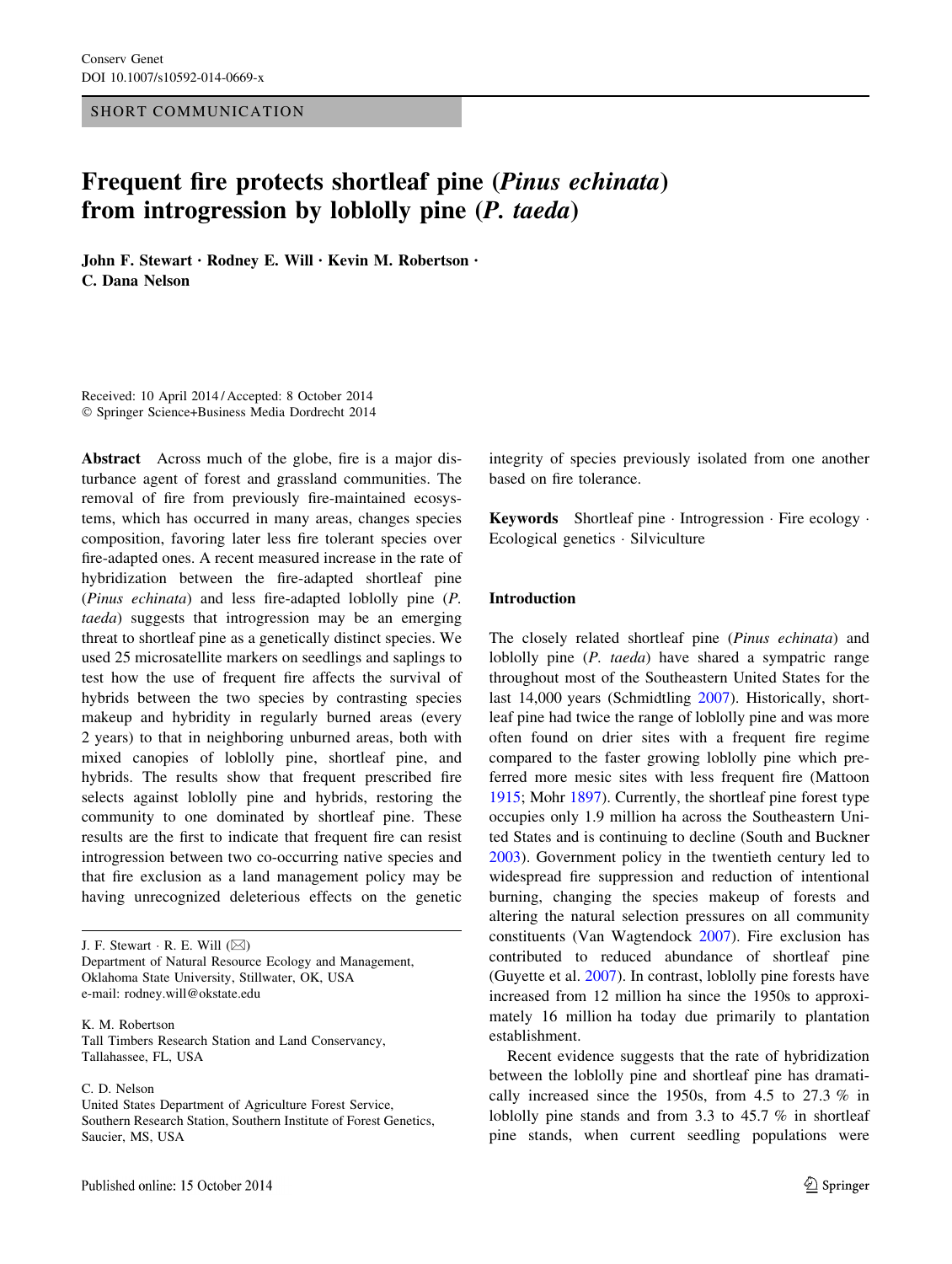compared to adult trees (Stewart et al. [2012\)](#page-4-0). Introgression is a threat to many species, since it can lead to genomic extinction (Allendorf et al. [2001](#page-4-0)). The recent increase in hybridization could be due to factors such as wide-scale planting of loblolly pine (often with non-local seed sources), climate change, and habitat fragmentation (Tauer et al. [2012\)](#page-4-0). Importantly, increased survival of hybrid seedlings could be a result of wide-scale fire exclusion, because shortleaf pine seedlings more vigorously sprout after top kill by burning than loblolly pine seedlings (Williams [1998](#page-4-0)). In addition to a greater inherent capacity to sprout, shortleaf pine produces a basal crook, a 2–7 cm horizontal segment of stem lying on the ground that contains dormant buds. The basal crook is often covered by duff and soil which protects dormant buds from fire. Will et al. ([2013\)](#page-4-0) found that artificially produced shortleaf pine  $\times$  loblolly pine F1 hybrid seedlings exhibit rapid growth like loblolly pine, have sprouting capacity intermediate to parental species following top kill, and possess an intermediate crook that results in an exposed stem segment extending from the soil surface at an approximately  $45^{\circ}$ angle.

To test the hypothesis that fire selects against hybrids and therefore limit introgression, we determined whether prescribed fire favors shortleaf pine regeneration compared to loblolly pine and hybrids in mixed species stands. We estimated the genomic proportion of the regeneration component (i.e., seedlings and saplings) in four pairs of adjacent stands that were burned every 2 years and nonburned stands (no fire for previous 4–5 decades) growing under a mixed overstory of shortleaf-loblolly pine at Tall Timbers Research Station and Land Conservancy (TTRSLC, Tallahassee, FL, USA). Relatively higher occurrence of hybrids favoring a loblolly pine genomic component in non-burned stands versus burned stands would indicate that fire exclusion is leading to increasing introgression of loblolly pine into shortleaf pine and that prescribed fire can be used as a tool to conserve the genetic integrity of shortleaf pine.

# Materials and methods

The TTRSLC  $(30^{\circ}40^{\prime})N$ ,  $84^{\circ}14^{\prime}W$  occupies 1619 ha dominated by open-canopy, upland pine communities of primarily loblolly pine and shortleaf pine with herb and shrub surface vegetation arising from agricultural fields abandoned between the late 1800s and 1930s as well as native shortleaf pine areas (Reid et al. [2012\)](#page-4-0). Research plots on previously (but not currently) burned areas have been fire-excluded since 1960 (Stoddard Fire Plots) or 1966 (NB66) and consequently have become dominated by deciduous broadleaf trees in addition to pines. Currently burned areas are have been burned at 2 year fire return intervals during the past 3–4 decades, and prior to that were burned annually since agricultural abandonment in the 1920s or before. Fires are applied from late February to early April (dormant to growing season transition) with a combination of backing fire, flanking fire, and strip head fire ignition techniques. Fuel and fire behavior measurements on TTRSLC report an average of 6 Mg  $ha^{-1}$  of fuel are consumed during burns, with an average head fire flame length of 0.9 m, rate of spread of 0.06 m  $min^{-1}$ , and fireline intensity of 473 kJ  $s^{-1}$  m<sup>-1</sup>.

In November 2012, we collected foliage samples from seedlings and saplings (ranged between 9 and 106 cm tall) within four pairs of adjacent non-burned and burned stands. We sampled either all seedling/saplings within a stand or seedlings/saplings along a randomly located transect to avoid bias (total number of stands was eight; four pairs of burned and non-burned stands). Non-burned stands ranged in size from 0.24 to 1.30 ha, and burned stands ranged from 0.47 to 1.53 ha (Table [1](#page-2-0)). Two of the paired stands were along different edges of a large non-burned area (NB66, 9.2 ha). Overstory trees ranged up to ca. 150 years. Basal areas ranged from 5.4 and 8.8  $m<sup>2</sup>$  ha<sup>-1</sup> in burned stands and from 17.5 to 33.1  $m^2$  ha<sup>-1</sup> in non-burned stands, and hardwoods were totally excluded from burned stands (Table [1\)](#page-2-0). Of the 309 hardwood trees measured, 185 were Quercus nigra, 65 were Prunus serotina, 27 were Liquidambar styraciflua, 16 were Quercus hemispherica, 7 were Quercus virginiana, 4 were Quercus phellos, 3 were Quercus falcata, and 1 was Carya tomentosa. In October 2013, we measured the overstory pine population trees with diameter 20 cm or more at 1.4 m height), and we identified tree species by morphological characteristics.

We collected foliage from 12 to 14 randomly selected trees in each stand. DNA samples from seedlings and overstory trees were extracted from the foliage samples using the DNeasy Kit (Qiagen, Valencia, CA).  $Q_{Lob}$  (the approximate loblolly pine genomic proportion) was determined for each tree using genotypic data from 25 micro-satellite markers from Stewart et al. ([2012\)](#page-4-0) using Structure 2.3.4 (Pritchard et al. [2000\)](#page-4-0). We used allele calls from Stewart et al. ([2012\)](#page-4-0) to calibrate the new allele calls to existing data prior to the structure analysis and calculated the  $Q_{Lob}$  mean and standard deviation for each stand and tested for significance differences among stands with ANOVA using a randomized complete block design  $(n = 4)$ .

#### Results

Fire highly affected species distribution of seedlings/saplings (Fig. [1](#page-2-0); Table [2\)](#page-2-0). On all sites, seedlings/saplings from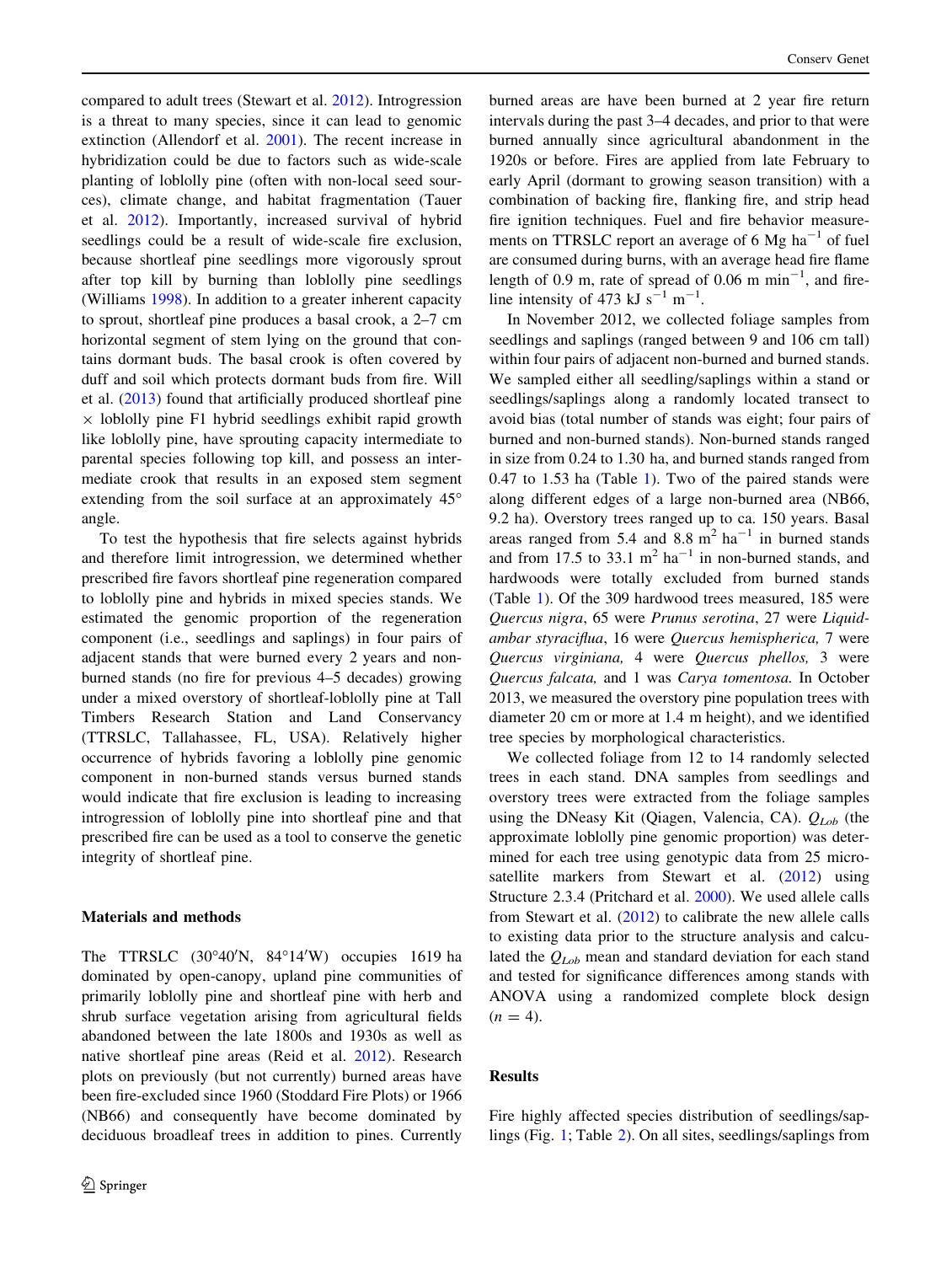<span id="page-2-0"></span>Table 1 Overstory tree  $(>=20$  cm DBH) and stand attributes for the burned and non-burned sites at Tall Timbers, FL

| Area           | Treatment | Stand size (ha) | Species     | Trees | Density<br>(trees $ha^{-1}$ ) | $DBH \pm S.E.$<br>(cm) | Basal area<br>$(m^2 \text{ ha}^{-1})$ |
|----------------|-----------|-----------------|-------------|-------|-------------------------------|------------------------|---------------------------------------|
| $\mathbf{1}$   | Burn      | 0.47            | <b>PIEC</b> | 6     | 12.8                          | $42.8 \pm 3.8$         | 1.91                                  |
|                |           |                 | <b>PITA</b> | 13    | 27.7                          | $55.0 \pm 3.4$         | 6.86                                  |
| 1              | No-burn   | 0.25            | PIEC        | 5     | 20.4                          | $36.2 \pm 4.1$         | 2.20                                  |
|                |           |                 | <b>PITA</b> | 18    | 73.3                          | $48.2 \pm 2.9$         | 14.21                                 |
|                |           |                 | <b>HRWD</b> | 34    | 138.5                         | $26.4 \pm 0.8$         | 7.82                                  |
| $\overline{2}$ | Burn      | 0.74            | PIEC        | 23    | 31.0                          | $44.7 \pm 3.0$         | 5.34                                  |
|                |           |                 | <b>PITA</b> | 5     | 6.7                           | $59.2 \pm 9.6$         | 2.05                                  |
| 2              | No-burn   | 0.25            | PIEC        | 18    | 73.3                          | $40.3 \pm 2.3$         | 9.86                                  |
|                |           |                 | <b>PITA</b> | 11    | 44.8                          | $38.2 \pm 5.6$         | 6.24                                  |
|                |           |                 | <b>HRWD</b> | 35    | 142.5                         | $30.7 \pm 2.1$         | 12.26                                 |
| 3a             | Burn      | 1.53            | PIEC        | 53    | 34.7                          | $40.6 \pm 2.0$         | 5.06                                  |
|                |           |                 | <b>PITA</b> | 27    | 17.7                          | $47.4 \pm 3.2$         | 3.50                                  |
| 3a             | No-burn   | 1.30            | PIEC        | 40    | 30.8                          | $42.6 \pm 2.6$         | 5.00                                  |
|                |           |                 | <b>PITA</b> | 21    | 16.2                          | 54.4 $\pm$ 4.0         | 4.17                                  |
|                |           |                 | <b>HRWD</b> | 169   | 130.4                         | $27.2 \pm 0.7$         | 8.33                                  |
| 3 <sub>b</sub> | Burn      | 0.77            | PIEC        | 10    | 13.0                          | $49.9 \pm 5.1$         | 2.77                                  |
|                |           |                 | <b>PITA</b> | 6     | 7.8                           | $65.4 \pm 3.2$         | 2.65                                  |
| 3 <sub>b</sub> | No-burn   | 0.68            | PIEC        | 80    | 118.1                         | $38.2 \pm 1.3$         | 14.66                                 |
|                |           |                 | <b>PITA</b> | 68    | 100.4                         | $36.1 \pm 0.9$         | 10.73                                 |
|                |           |                 | <b>HRWD</b> | 71    | 104.4                         | $29.4 \pm 1.0$         | 7.71                                  |

PIEC shortleaf pine, Pinus echinata; PITA loblolly pine, Pinus taeda; HRWD hardwood species



Fig. 1 The species status  $(Q_{Lob}$  or genomic composition) of seedlings/saplings from the unburned (UB) and burned (B) stands of the studied sites (1, 2, 3a, and 3b). While hybrid and loblolly pine seedlings/saplings (intermediate and large  $Q_{Lob}$  values) are distributed throughout the unburned areas, they are selected against in the burned areas

the non-burned stands were a mixture of shortleaf pine, loblolly pine, and hybrids similar to the mixture of overstory trees (Fig. [2](#page-3-0)). However, in the fire-treated stands loblolly pines were absent, and hybrids were less common. The mean  $Q_{Lob}$  value for seedlings/saplings from

Table 2 The distribution (%) of seedlings/saplings in the unburned (UB) areas was bimodal and included many hybrids, but the distribution of seedlings/saplings in the burned (B) stands was concentrated as shortleaf pine-identified

| Site/status        | 1<br>UB      | 1<br>В   | $\mathfrak{2}$<br>UB | $\overline{c}$<br>В | 3a<br>UB | 3a<br>В        | 3 <sub>b</sub><br>UB | 3 <sub>b</sub><br>В |
|--------------------|--------------|----------|----------------------|---------------------|----------|----------------|----------------------|---------------------|
| Number of<br>trees | 17           | 25       | 21                   | 25                  | 24       | 24             | 24                   | 24                  |
| $LI^a$             | 47           | $\Omega$ | 62                   | $\Omega$            | 8        | $\mathbf{0}$   | 42                   | $\theta$            |
| LLBC3 <sup>a</sup> | 12           | $\theta$ | 5                    | $\theta$            | 4        | $\theta$       | 17                   | $\Omega$            |
| LLBC2 <sup>a</sup> | 6            | $\theta$ | $\theta$             | $\theta$            | 8        | $\theta$       | 8                    | $\theta$            |
| LLBC1 <sup>a</sup> | $\mathbf{0}$ | $\theta$ | 5                    | $\theta$            | 8        | $\overline{0}$ | 4                    | $\Omega$            |
| F1 <sup>a</sup>    | 12           | $\theta$ | 5                    | 4                   | 17       | $\mathbf{0}$   | $\overline{0}$       | $\Omega$            |
| SLBC1 <sup>a</sup> | $\mathbf{0}$ | 8        | $\theta$             | $\Omega$            | 4        | 4              | $\Omega$             | 25                  |
| SLBC2 <sup>a</sup> | $\theta$     | $\Omega$ | $\theta$             | 4                   | 13       | 8              | 8                    | 17                  |
| SLBC3 <sup>a</sup> | 18           | 16       | 5                    | $\mathbf{0}$        | 13       | 13             | $\theta$             | 13                  |
| SL <sup>a</sup>    | 6            | 76       | 19                   | 92                  | 25       | 75             | 21                   | 46                  |
|                    |              |          |                      |                     |          |                |                      |                     |

<sup>a</sup> LL indicates loblolly pine identification ( $Q_{Lob} = 0.953-1$ ), while LLBC1–3 identifications indicate hybrids backcrossed into loblolly pine 1–3 times  $(Q_{Lob} = 0.625 - 0.813, Q_{Lob} = 0.813 - 0.906,$  and  $Q_{Lob} = 0.906 - 0.953$ , respectively). Likewise, SL indicates shortleaf pine identification ( $Q_{Lob} = 0$ –0.047), and SLBC1–3 indicate degrees of backcrossing ( $Q_{Lob} = 0.188 - 0.375$ ,  $Q_{Lob} = 0.094 - 0.188$ ,  $Q_{Lob} =$ 0.047–0.094, respectively) of hybrids into shortleaf pine. F1 refers to saplings identified as first-generation shortleaf pine/loblolly pine hybrids ( $Q_{Lob} = 0.375{\text -}0.625$ ). The pedigree history of each sapling may be more complex than what is indicated in the table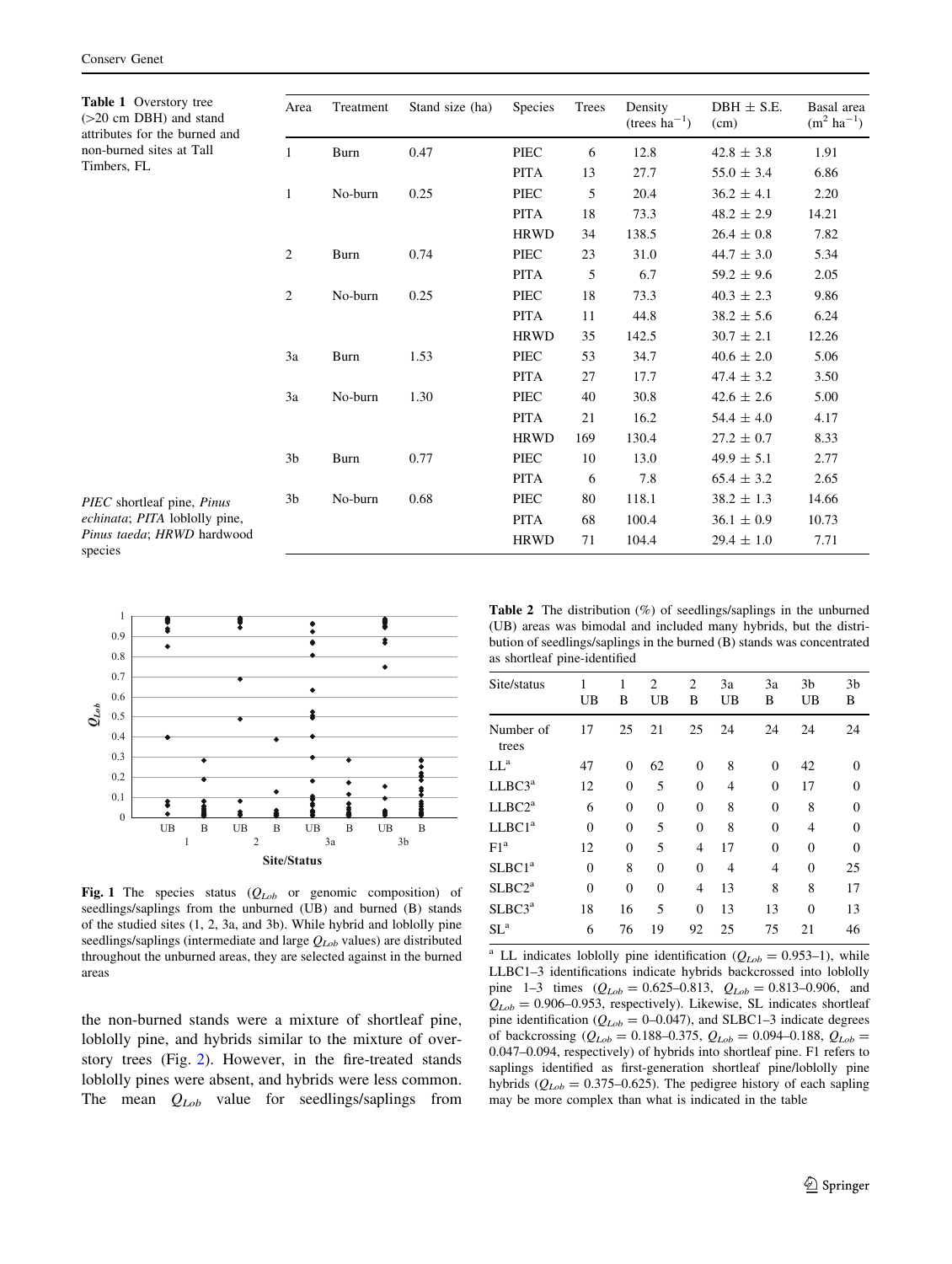<span id="page-3-0"></span>

Fig. 2 The species status of the overstory trees in the unburned (UB) and burned (B) stands of the studied sites 1, 2, 3a, and 3b. The overstory trees were generally a mix of loblolly pine, shortleaf pine, and their hybrids, indicating that the genetic background was not biased for any species in either fire treatment. Individuals are plotted on their sites (1, 2, 3a, and 3b) and treatment (UB or B) status

non-burned stands was significantly higher (0.614) than those in burned stands (0.056;  $P = 0.006$ ). Because most of the species identities of the seedlings/saplings from burned stands were shortleaf pine, the standard deviations of  $Q_{Lob}$  values calculated from seedlings in burned stands (0.075) were much smaller than for seedlings/saplings from non-burned stands (0.398;  $P \lt 0.0001$ ) which contained a mixture of shortleaf pine, loblolly pine, and their hybrids.

In contrast, the identities of overstory trees were a mixture of shortleaf pine, loblolly pine, and hybrids (Fig. 2) regardless of burn regime. There were no significant differences between trees from burned versus nonburned stands for the mean  $Q_{Lob}$  values (0.478 versus 0.431, respectively;  $P = 0.36$ ) and the standard deviations  $(0.458$  versus 0.480, respectively;  $P = 0.14$ ). Thus, the local genetic source for seed on the sites was well-mixed between shortleaf pine and loblolly pine. Overall, 10 % of trees were identified as F1 or first generation backcrosses, though most of those were from one study site (Table [2\)](#page-2-0).

## Discussion

To our knowledge, this is the first study to show that fire selects against the hybrids of two plant species and thereby maintains genetic distinctions between co-occurring, interbreeding species. While it was known that fire favors shortleaf pine seedlings over loblolly pine seedlings (Williams [1998](#page-4-0)), the selectivity of fire at the genetic level is a new insight. Our results are consistent with the strong correlation between fire frequency and shortleaf pine dominance during the 1700–1800s (Batek et al. [1999](#page-4-0)). Frequent (2–3 years interval), low-intensity fires started by local inhabitants and lightning were once widespread throughout the Southeastern United States and in shortleaf pine ecosystems in particular (Guyette et al. [2006\)](#page-4-0).

Our results have broad implications for shortleaf pine forest conservation, which is an emerging concern. They indicate that prescribed fire can be used to return the firedependent shortleaf pine to dominance within its historic locations and maintain the genetic integrity of shortleaf pine as a species in the Southeastern United States. Loblolly pine and shortleaf pines are most likely to survive fire if they are greater than 2.4 m tall or 3.8 cm in ground line diameter (Cain and Shelton [2002\)](#page-4-0). Dey and Hartman [\(2005](#page-4-0)) indicate ground line diameter of greater than 4 cm for 50 % survival and 10 cm for 90 % survival of shortleaf pine. Therefore, the potential to favor shortleaf pine using prescribed fire is only efficacious during the seedling and sapling stages. The presence of loblolly pine and hybrids in the overstory at TTRSLC indicates periods of fire exclusion in the past that allowed for their establishment and is a testament to their persistence and potential lingering effects on population genetics once they develop bark thick enough to tolerate surface fire.

While the role of fire in maintaining grasslands, savannas, and woodlands by elimination of fire-sensitive species is well known, the role of fire in preventing introgression through selective mortality is virtually unstudied. Typically, introgression occurs when non-natives invade and interbreed with related native species, but in this case, there is evidence that the loss of an important selective pressure contributed to the process of displacing non-hybrid individuals. By reducing the abundance of pure shortleaf pine, hybridization with loblolly pine may reduce the resilience of the southern pine forest in the United States to drought and wildfire. We present one case study, but there are likely other examples of hybrid survival leading to introgression that are occurring due to fire exclusion as previous barriers that separated habitats of related species break down. Widespread hybridization may present major conservation concerns that we do not yet appreciate. Further studies such as this may emphasize the need to reintroduce historical fire regimes to restore and maintain the genetic integrity of native plant populations.

Acknowledgments We thank Professor Emeritus C. G. Tauer for initiating this line of research and igniting interest in the importance of shortleaf pine as a species at risk. We thank J. Bradley for assisting in sampling, as well as Professor S. Hallgren for providing laboratory space. This project was funded by the United States Department of Agriculture Forest Service Cooperative Agreement 12-CA-11330126- 014 and McIntire-Stennis project OKL0 2665.